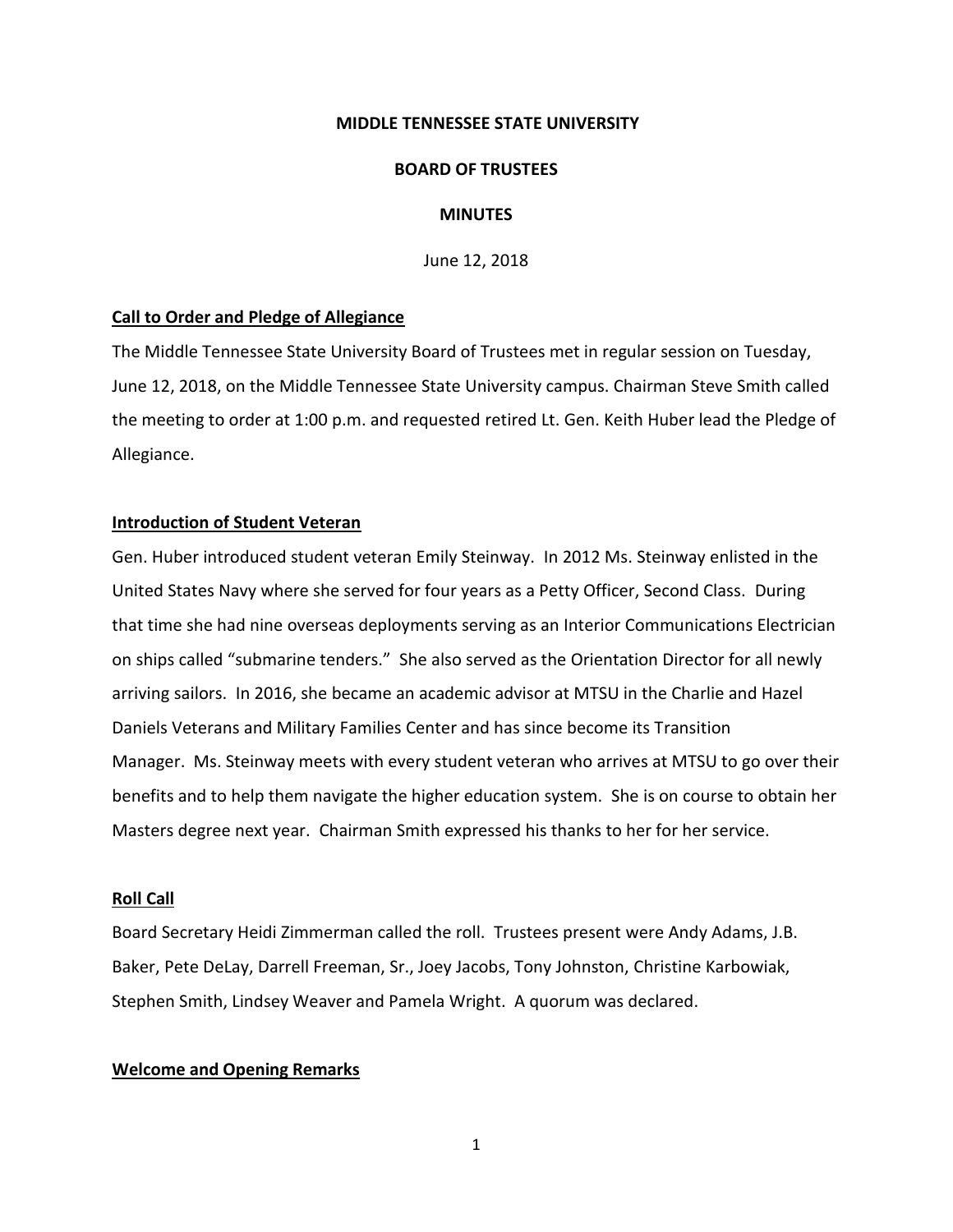Chairman Smith welcomed those present to the meeting of the Board of Trustees. Dr. Sidney A. McPhee, President, also welcomed those attending the meeting and recognized special guest, Senator Bill Ketron, indicating he would later make a significant announcement along with Jimmy Davis, Ricky Davis and Judith Belk with Siemens.

## **Approval of the Minutes**

Chairman Smith indicated that the next order of business concerned approval of the minutes of the March 27, 2018 Board of Trustees meeting. Trustee Freeman moved to approve these minutes; Trustee Baker seconded the motion. A voice vote on the motion to approve the minutes of the March 27, 2018 Board meeting was taken and carried unanimously.

## **Committee Report: Academic Affairs, Student Life, and Athletics Committee**

Chairwoman Pamela Wright gave the report from the May 30, 2018, meeting of the Academic Affairs, Student Life, and Athletics Committee. Materials from the committee meeting were provided to the Board in its meeting materials. The committee report contained two (2) informational items and one (1) recommendation to be considered and voted on by the Board.

# **Consideration of New Programs: Bachelor of Arts and Master of Arts in Art Therapy – Information**

Provost Mark Byrnes informed the committee of new programs currently under consideration. Pending the results of feasibility studies, the University may submit Letters of Notification to THEC for the Bachelor of Arts and Master of Arts in Art Therapy programs.

## **Report of Application and Enrollment Activity - Information**

Vice President Deb Sells presented a report on application and enrollment activity. For the first time since 2011, freshman applications have exceeded 10,000. Registration for orientation sessions for freshmen are up 10% and for transfer students, up 3%. 779 students have accepted their guaranteed freshman scholarships as compared to 700 freshman at the same time last year. New undergraduate freshman enrollment is up 5.6% from last year and transfers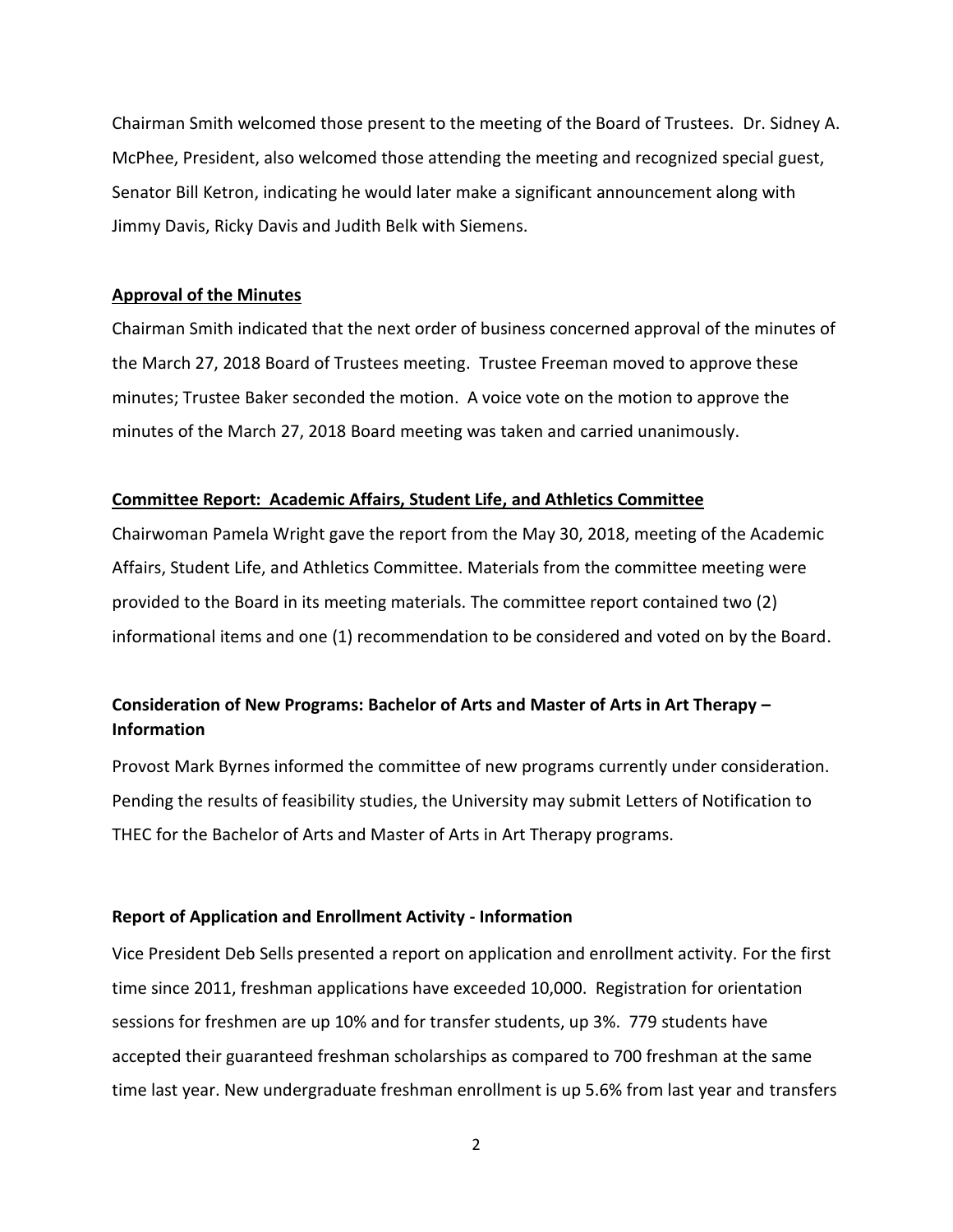are up 6.49%. Undergraduate returnees are currently down by 3%. Graduate enrollment is down slightly; however, graduate students tend to enroll closer to the beginning of the fall semester. In summary, Dr. Sells stated that it is still early, but it looks as though fall enrollment will remain stable and even be up slightly.

### **Tenure and Promotion – Recommendation**

Recommendations for tenure for 29 faculty members and promotions of 40 faculty members were approved unanimously by the committee.

#### **Motion to Approve Committee Recommendation – Tenure and Promotion**

Trustee Freeman made a motion to approve the recommendation of faculty members for tenure and/or promotion. Trustee Karbowiak provided a second. A voice vote was taken and the motion to approve faculty members for tenure and/or promotion passed unanimously.

#### **Committee Report: Finance and Personnel Committee**

Chairman Joey Jacobs provided the report for the Finance and Personnel Committee and stated that this committee met on May 30, 2018. Materials from the meetings were provided to the Board in its meeting materials. The committee report contained seven (7) recommendations to be considered and voted on by the Board.

#### **Policy Revisions due to Severance from Tennessee Board of Regents - Recommendation**

Vice President for Business and Finance, Alan Thomas, explained the need for MTSU policies to reflect the new processes and procedures required with the forthcoming July 1 severance of MTSU from the Tennessee Board of Regents in the areas of procurement and capital management. The policies the Board must approve are Policies 620 and 622. Policies 621, 623 and 631 are recommended to be delegated to the president for approval.

#### **FY 2019-20 Capital Outlay Project Submittal – Recommendation**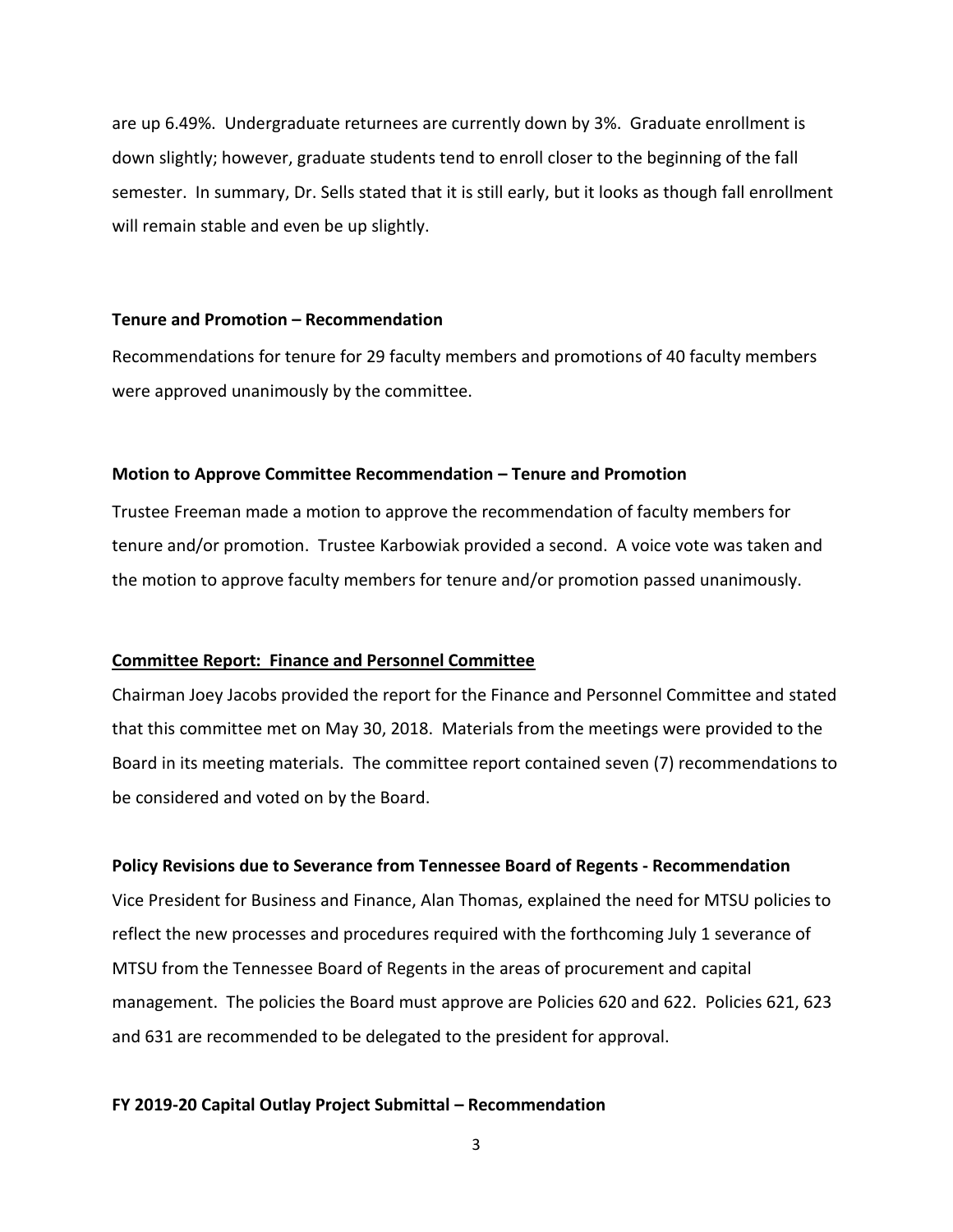Mr. Bill Wates, Interim Director of Campus Planning, presented the recommendation for the FY 2019-20 Capital Outlay Project Submittal. The proposed capital outlay project for FY 2019-20 includes a new facility to house the School of Concrete and Construction Management.

### **Capital Maintenance Requests – Recommendation**

Mr. Joe Whitefield, Assistant Vice President for Facilities, shared a summary of the Capital Maintenance potential project requests for the next five years, FY 2019-20 through FY 2023-24. Mr. Whitefield also spoke of Capital Maintenance requests for five (5) projects for FY 2019-20 totaling \$8.1 million.

#### **Tuition, Fees and Housing Rates – Recommendation**

Mr. Thomas provided recommendations to the committee for 2018-19 tuition, fees, and housing rates. An increase of 2.84% in the in-state maintenance fee and out-of-state tuition for both undergraduate and graduate students is being recommended. The combined increase for the in-state maintenance fee and mandatory fees is 2.88%. This proposed increase complies with THEC's binding range of  $0 - 3%$ .

#### **Estimated 2017-18 Budget and 2018-19 Proposed Budget – Recommendation**

Mr. Thomas also presented the 2017-2018 Estimated Budget and the 2018-19 Proposed Budget.

#### **University's Compensation Plan – Recommendation**

The recommended revisions to the University's compensation plan provide a 6% salary increase or the minimum of the new pay range for an employee whose position has been reclassified to a higher pay grade. For employees whose positions are reclassified more than one pay range, the recommended increase in their salary would be 9%. Current employees selected for another position on campus would be given the greater of 6% of current salary or a salary based on relevant experience, up to midpoint. These revisions would be effective July 1, 2018.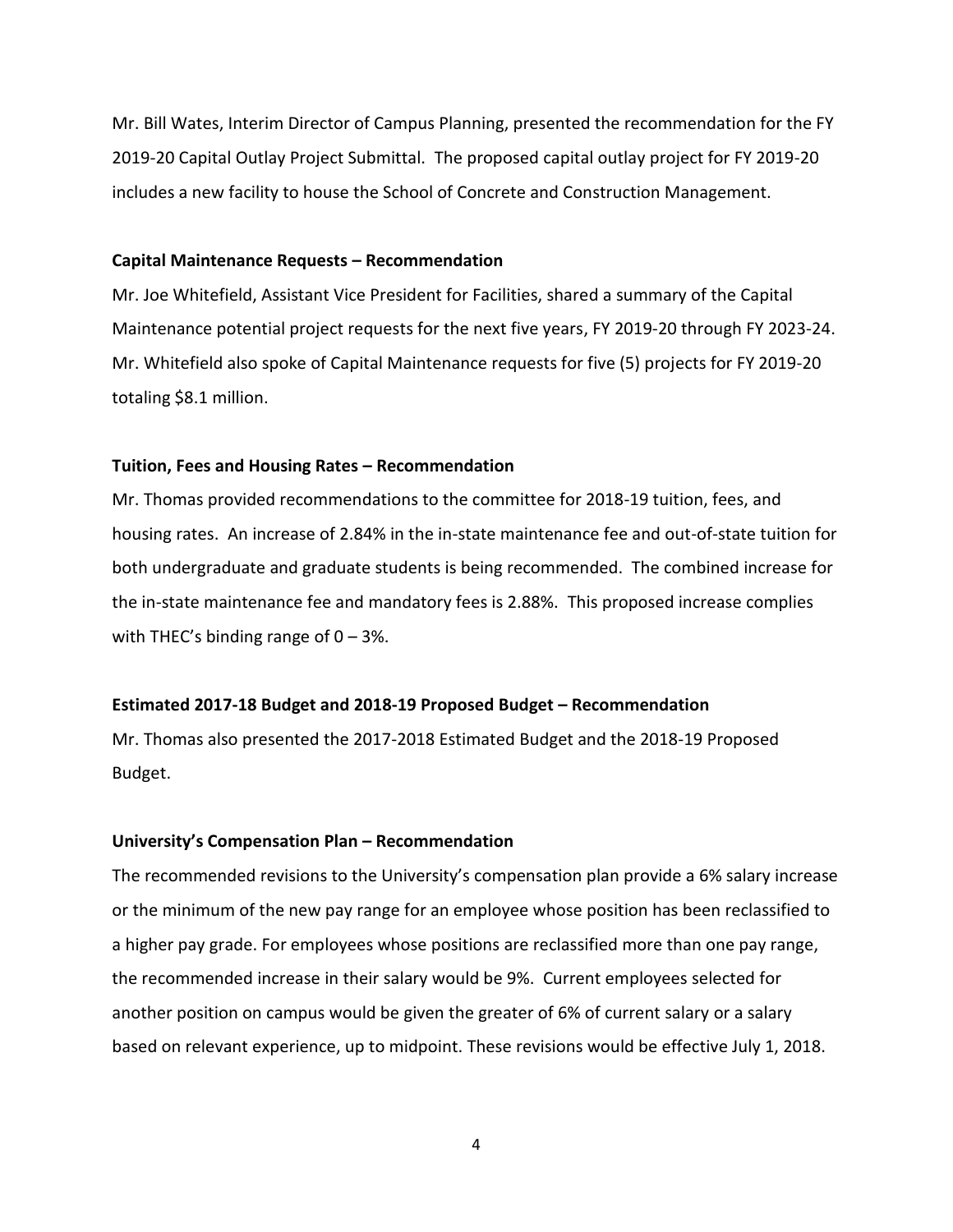### **Allocation of \$6.1 Million Salary Pool – Recommendation**

The committee recommends a cost of living allowing of 1.5% or \$500, whichever is greater, for regular employees, both full and part-time, on the payroll as of June 30, 2018, effective July 1, 2018. The cost of this salary increase is \$2.4 million, including benefits. The committee also approved allocation of the remaining \$1.7 million from the state-mandated salary pool, along with an additional \$2.0 million, for market adjustments and related benefits based on the University's compensation plan for employees on the payroll as of June 30, 2018, effective October 1, 2018.

### **Motion to Approve – Finance and Personnel Committee**

A motion to approve actions taken by the Finance and Personnel Committee was made by Trustee DeLay and seconded by Trustee Karbowiak. A voice vote was taken; the motion to approve passed unanimously.

## **Committee Report: Audit and Compliance Committee**

Committee Chair Chris Karbowiak provided the report for the Audit and Compliance Committee which met on May 30, 2018. The committee report contained two (2) informational items and one (1) recommendation to be considered and voted on by the Board.

## **Summary Report of the 2017 Conflict of Interest Disclosures – Information**

The committee reviewed a summary report from the MTSU Conflict of Interest Committee to Dr. McPhee concerning conflict of interest disclosures reviewed during 2017. No conflicts were identified as violations of federal or state law.

#### **Internal Audit Plan – Information**

Ms. Brenda Burkhart, Chief Audit Executive, shared a quarterly status report of the Internal Audit Plan.

### **Revision to Policy 100 Use of Campus Property and Facilities Scheduling – Recommendation**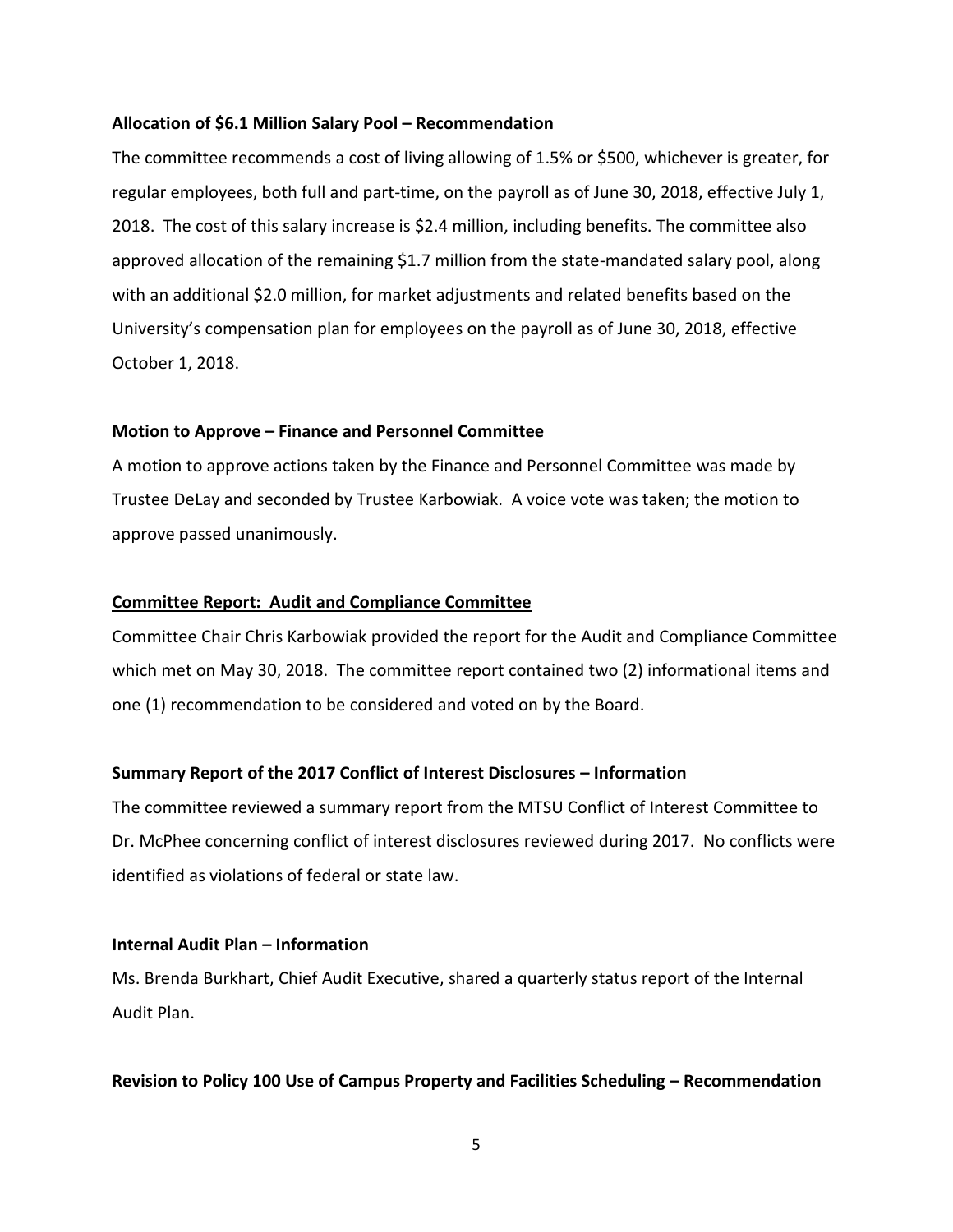Revisions to this policy were recommended in order to, among other revisions, comply with the "Campus Free Speech Protection Act," Public Chapter 336. The committee approved the policy revisions unanimously.

### **Non-Public Executive Session - Information**

The public meeting of the committee adjourned and the committee went into executive session to discuss audits and investigations.

#### **Motion to Approve - Audit and Compliance Committee**

A motion to approve actions taken by the Audit and Compliance Committee was made by Trustee Freeman and seconded by Trustee Wright. A voice vote was taken; the motion passed unanimously.

### **Report of the Board Secretary**

Ms. Zimmerman reviewed minor formatting revisions made to policies since the last Board meeting.

### **Report of the President**

### **Spring Commencement**

Dr. McPhee indicated that a record 2,641 graduates received their degrees at the Spring Commencement ceremonies in May.

#### **Summer Activities on Campus**

Dr. McPhee informed the Board of some of the numerous activities that will take place on campus during the summer. From May through August there will be ten (10) freshman and eight (8) transfer student orientation sessions for approximately 4,000 students and more than 5,000 family members. A variety of athletic and academic activities and events are available for school-aged children across campus. Recruiting tours will take place throughout the summer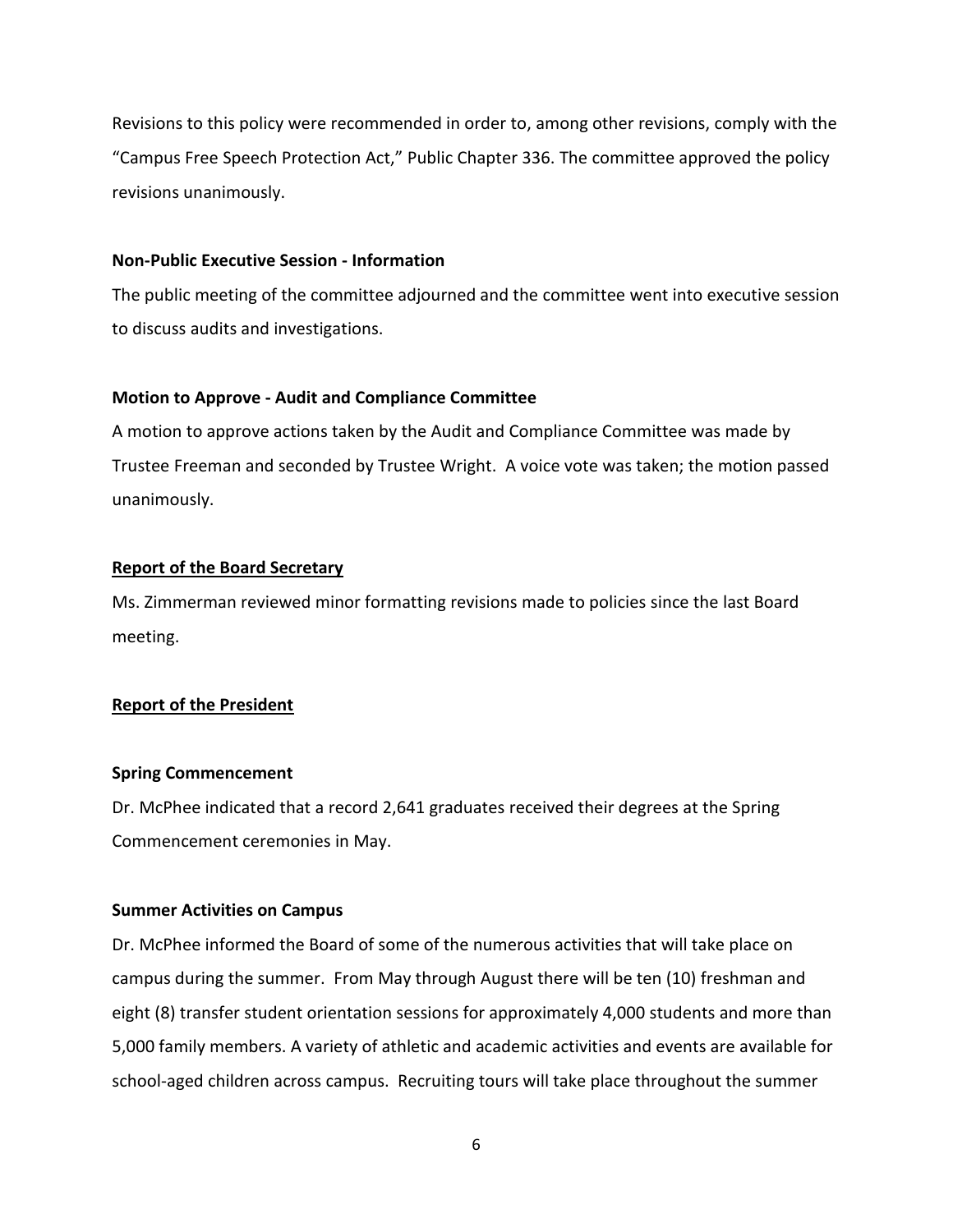for prospective students and their families. The Tennessee Governor's School of the Arts celebrates its 33<sup>rd</sup> year at MTSU. The three-week camp has enrolled 327 students who will reside on campus and study with faculty from across the country. Approximately 125 cadets from the Tennessee Wing of Civil Air Patrol will attend the annual cadet training encampment. This is the third year for this weeklong event during which the cadets will spend time in the Aerospace department and with our Army ROTC detachment.

### **Forrest Hall**

After discussion with the State Attorney General and key stakeholders, Dr. McPhee decided it would not be prudent to appeal the Tennessee Historical Commission's denial of the Petition for Waiver to rename Forrest Hall. He stressed that he continues to believe that renaming the building is the right thing to do. However, the cost of an appeal would be significant and there is a real possibility that the appeal would not be successful. The money that would have gone for payment to retain outside counsel to litigate this matter is better spent toward our mission of supporting student success, resulting in degree completion. Efforts to ensure that MTSU will remain an inclusive place where all students and staff feel welcome will continue unabated.

#### **Dr. Sam Ingram, President Emeritus**

Dr. Sam Ingram, a former president of MTSU, has decided to retire as President Emeritus effective June 30, 2018. Dr. Ingram provided leadership to the campus from 1979 to 1990. As President Emeritus he provided legislative insight in advising Dr. McPhee, and helped forge relationships with community colleges

#### **College Overview: Honors College**

Dr. McPhee introduced Dr. John Vile, Dean of University Honors College. Dr. Vile began his presentation by explaining that the Honors College building was made possible through contributions from the College's first graduate, Paul Martin, and his brother, Lee, along with other contributors such as Bridgestone Firestone. The goal of the College is to provide the equivalent of a small liberal arts experience with all the benefits of being part of a larger,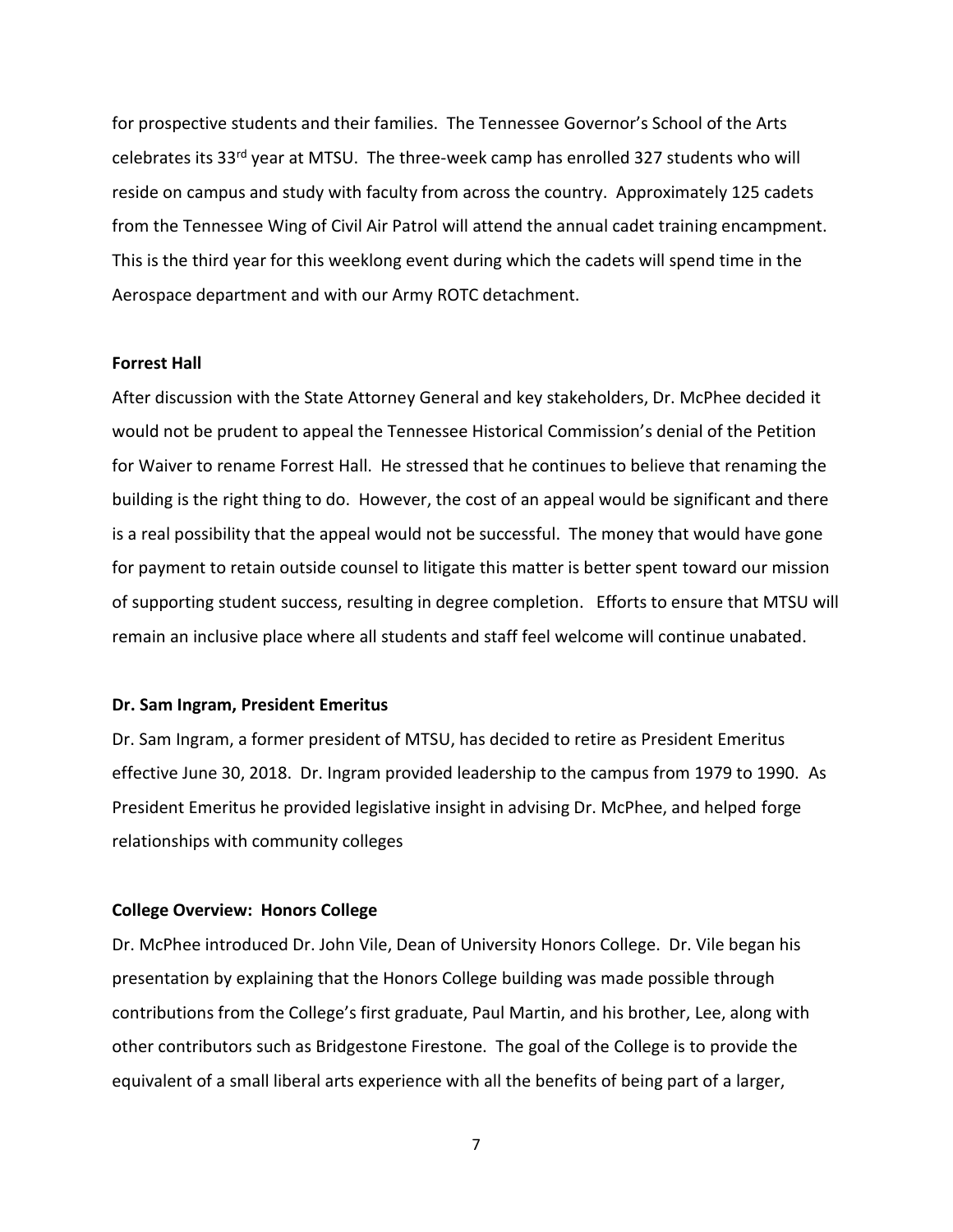comprehensive university. Students are eligible to be part of the college if they come with at least a 3.5 GPA and an ACT score of 25 or higher. There are currently about 800 students in the College. One advantage of being an Honors student is that class size is smaller and the best faculty are used to teach courses. There are two signature programs at the College. The first is the Buchanan Scholarship through which 20 students attend tuition-free and receive \$500 as a book allowance, plus extra funds to study abroad or engage in other scholarly activities. This is a competitive program and students must have a minimum ACT of 29 (1360 SAT) and a 3.5 GPA to apply. The second is the Transfer Honors Fellowship though which 30 students are provided \$3500 for four semesters of study. These students must have a minimum 3.5 GPA and have completed 60 hours prior to enrollment at MTSU in order to be eligible. Overall enrollment in the College, including minority enrollment, has increased in the last several years. Honors students, who are undergraduates, may engage in thesis writing and Dr. Vile highlighted some recent theses. Honor students are frequently recipients of university, state and national academic awards including the Goldwater Scholarship, the Harold Love Award, the Fulbright Award and Rhodes Scholar. Dr. Vile stated that about 70% of their graduating Honors students go on to graduate or professional schools.

#### **Siemens Industry Donation**

Dr. McPhee informed the Board that Siemens Industry, a global leader in digital controls, has awarded a significant academic gift/grant to our Mechatronics Engineering program – the largest in-kind gift in the history of our University having a potential commercial value of \$278 million. This will allow for 325 seat licenses for the most advanced software for computer-aided design, modeling and systems simulation. MTSU Alumni, Ms. Judith Bell, Siemens executive, presented information about the software donation. She explained that the Digital Factory Division of Siemens helps companies make products that optimize life cycle processes from the design, planning and development through manufacturing, support and disposal. The software encompasses computer-aided design, computer-aided manufacturing, product data management and all the software components of digital manufacturing. These tools are ideally suited for engineering, engineering technology, manufacturing and industrial design. Very few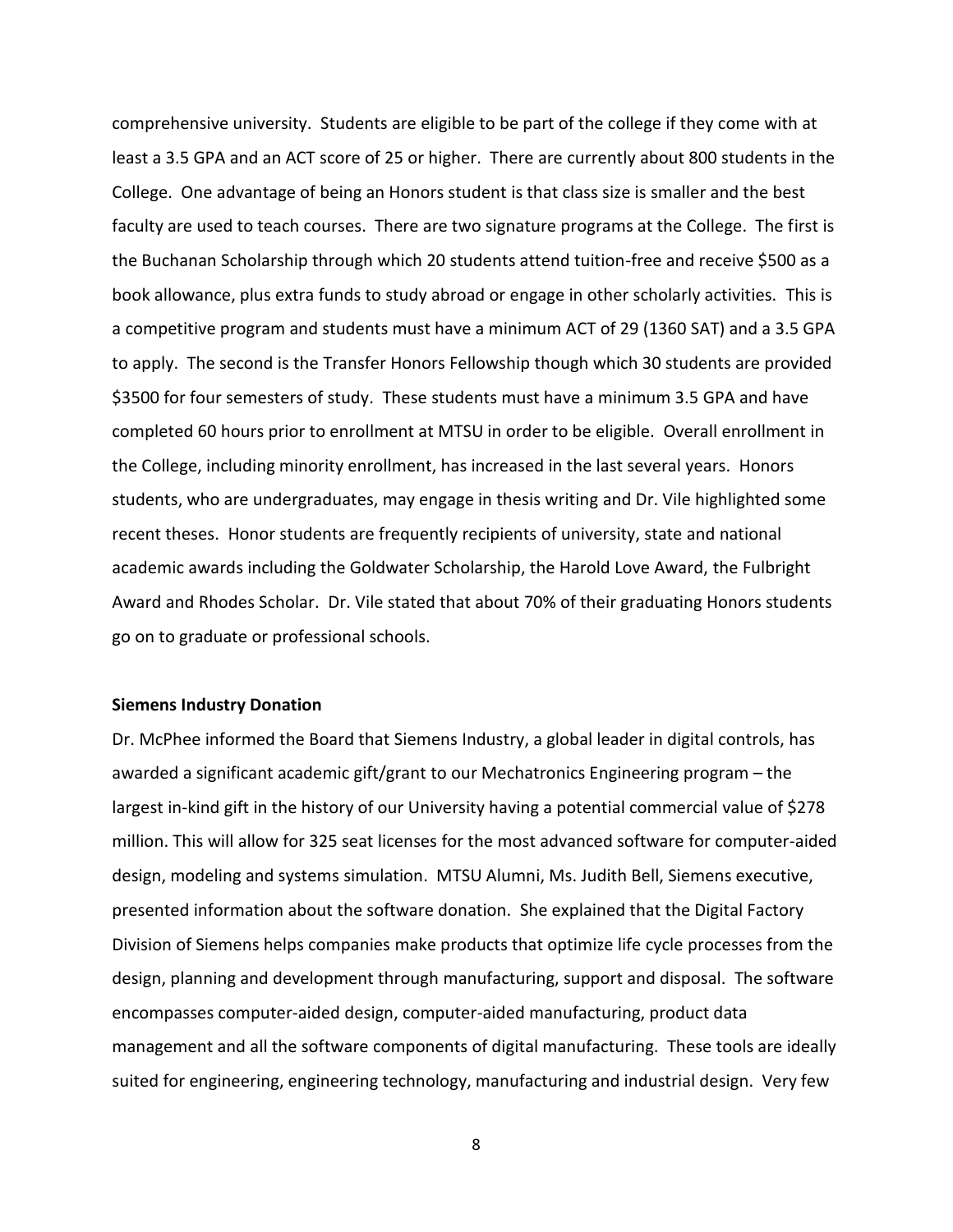institutions of higher education have received similar awards, and this is one of the largest grants of its kind. It will benefit the MTSU Mechatronics program, one of the fastest growing programs at the University.

### **Recognition of Lindsey Weaver, Student Trustee**

Chairman Smith thanked Lindsey Weaver who served as the first MTSU Student Trustee. He stated that she has done a remarkable job in representing the students the past 12 months as Trustee, and prior to that, through her service to the Student Government Association. Chairman Smith wished Lindsey the very best as she pursues a new career as Assistant Director of Student Leadership and Engagement at Union University in Jackson, Tennessee.

### **Appointment of Student Trustee - Recommendation**

Pursuant to Article 4.5 of the Board of Trustees Bylaws, a one-year appointment of a Student Representative was presented. The process for selection of the nominee for Student Trustee is managed by the Office of the Vice President for Student Affairs and the Student Government Association. Applications were submitted to the Student Government Association office; that Executive Board reviewed the applications and selected applicants to be interviewed. After interviews were conducted, the three finalists' applications were sent to the Office of the President. Dr. McPhee then interviewed the top three applicants. Dr. McPhee recommended Mr. Peyton Tracy to serve a one (1) year term as the next Student Trustee. Peyton served as a Student Government Association Senator and Representative, and has engaged in many organizations and activities both on campus and in the community. Peyton received a Bachelor of Science degree in Organizational Communication, with a minor in Business Administration in May. Peyton plans to continue as a graduate student at MTSU in the fall. Peyton thanked the Board for the opportunity to serve as the next student trustee.

#### **Motion to Approve Recommendation of Student Trustee**